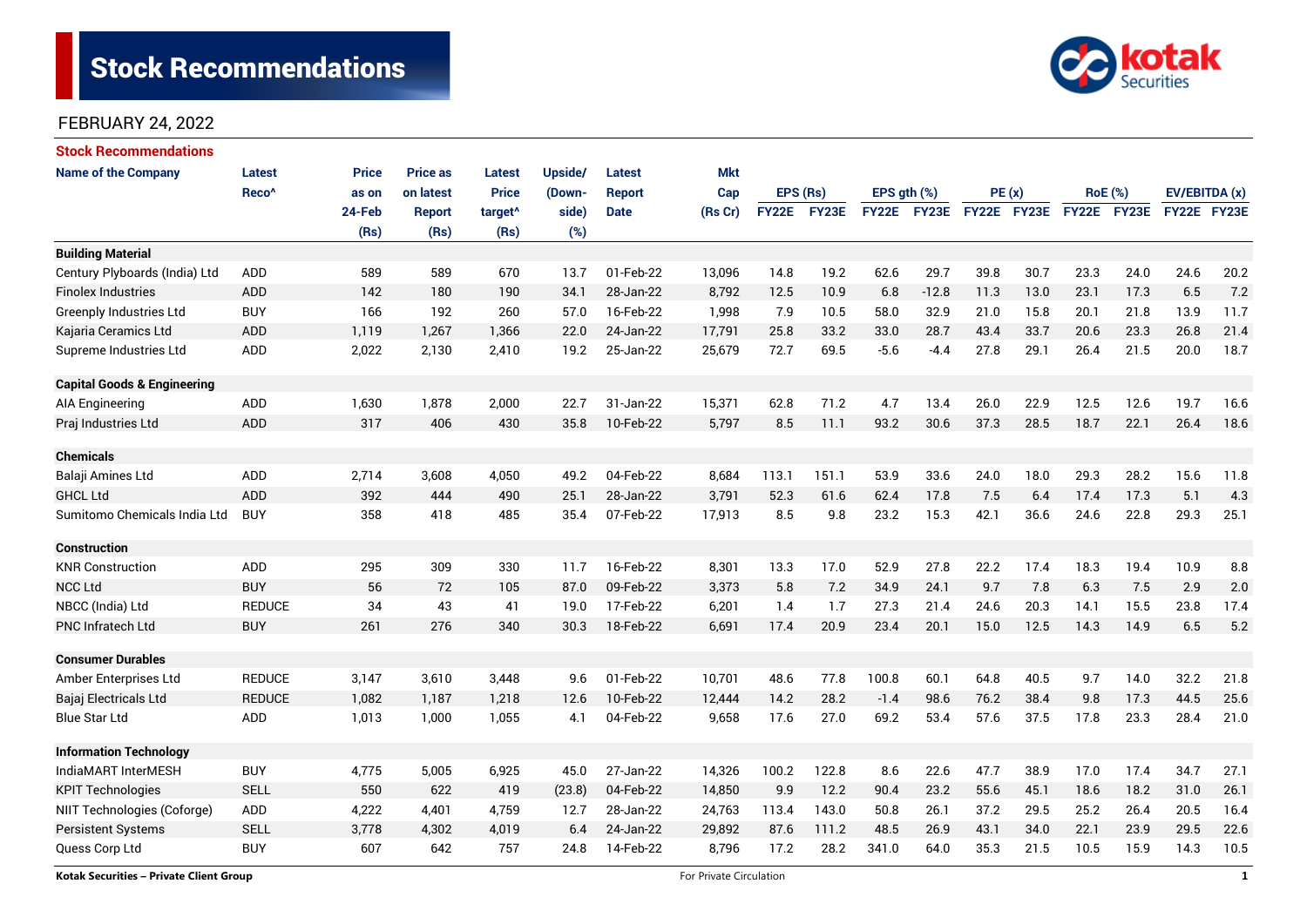

### FEBRUARY 24, 2022

| <b>Stock Recommendations</b>       |                   |              |                 |                     |         |               |         |             |       |                  |             |             |      |                |      |               |      |
|------------------------------------|-------------------|--------------|-----------------|---------------------|---------|---------------|---------|-------------|-------|------------------|-------------|-------------|------|----------------|------|---------------|------|
| <b>Name of the Company</b>         | <b>Latest</b>     | <b>Price</b> | <b>Price as</b> | Latest              | Upside/ | Latest        | Mkt     |             |       |                  |             |             |      |                |      |               |      |
|                                    | Reco <sup>^</sup> | as on        | on latest       | <b>Price</b>        | (Down-  | <b>Report</b> | Cap     | EPS (Rs)    |       | EPS $qth$ $(\%)$ |             | PE(x)       |      | <b>RoE</b> (%) |      | EV/EBITDA (x) |      |
|                                    |                   | 24-Feb       | <b>Report</b>   | target <sup>^</sup> | side)   | <b>Date</b>   | (Rs Cr) | FY22E FY23E |       |                  | FY22E FY23E | FY22E FY23E |      | FY22E FY23E    |      | FY22E FY23E   |      |
|                                    |                   | (Rs)         | (Rs)            | (Rs)                | (%)     |               |         |             |       |                  |             |             |      |                |      |               |      |
| <b>Metals &amp; Mining</b>         |                   |              |                 |                     |         |               |         |             |       |                  |             |             |      |                |      |               |      |
| <b>MOIL Ltd</b>                    | <b>BUY</b>        | 165          | 170             | 215                 | 30.5    | 18-Feb-22     | 4,388   | 14.5        | 16.4  | 95.9             | 13.1        | 11.4        | 10.0 | 11.5           | 12.2 | 5.4           | 4.0  |
| APL Apollo Tubes Ltd               | <b>BUY</b>        | 778          | 820             | 980                 | 26.0    | 28-Jan-22     | 19,438  | 21.0        | 27.0  | $-27.6$          | 28.6        | 37.0        | 28.8 | 26.7           | 26.8 | 21.3          | 16.8 |
| Oil & Gas                          |                   |              |                 |                     |         |               |         |             |       |                  |             |             |      |                |      |               |      |
| Chennai Petroleum Corp             | <b>BUY</b>        | 96           | 104             | 127                 | 32.7    | 25-Jan-22     | 1,426   | 30.3        | 18.2  | 75.1             | $-39.9$     | 3.2         | 5.3  | 24.6           | 12.5 | 6.6           | 8.1  |
| <b>Gujarat Gas</b>                 | <b>ADD</b>        | 572          | 660             | 734                 | 28.4    | 10-Feb-22     | 39,333  | 18.7        | 26.7  | 0.5              | 42.8        | 30.6        | 21.4 | 24.3           | 27.3 | 18.7          | 13.5 |
| <b>MRPL</b>                        | <b>ADD</b>        | 37           | 47              | 50                  | 33.5    | 31-Jan-22     | 6,561   | 1.2         | 6.8   | $-137.5$         | 466.7       | 31.2        | 5.5  | 4.7            | 23.8 | 13.0          | 8.5  |
| <b>Paints</b>                      |                   |              |                 |                     |         |               |         |             |       |                  |             |             |      |                |      |               |      |
| Akzo Nobel India Ltd               | <b>BUY</b>        | 1,855        | 1,887           | 2,670               | 43.9    | 14-Feb-22     | 8,663   | 57.9        | 67.2  | 27.3             | 16.1        | 32.0        | 27.6 | 17.9           | 19.7 | 19.2          | 16.4 |
| <b>Pharmaceuticals</b>             |                   |              |                 |                     |         |               |         |             |       |                  |             |             |      |                |      |               |      |
| Suven Pharmaceuticals              | <b>REDUCE</b>     | 517          | 561             | 550                 | 6.5     | 17-Aug-21     | 13,122  | 16.9        | 21.1  | 19.0             | 24.9        | 30.6        | 24.5 | 27.6           | 26.5 | 23.8          | 18.6 |
| <b>Transportation</b>              |                   |              |                 |                     |         |               |         |             |       |                  |             |             |      |                |      |               |      |
| Aegis Logistics Ltd                | <b>BUY</b>        | 179          | 216             | 310                 | 72.8    | 14-Feb-22     | 5,992   | 12.6        | 13.6  | 28.6             | 7.9         | 14.2        | 13.2 | 20.4           | 19.0 | 7.9           | 7.0  |
| <b>Allcargo Global Logistics</b>   | <b>BUY</b>        | 312          | 346             | 430                 | 37.8    | 15-Feb-22     | 7,675   | 27.7        | 31.3  | 246.3            | 13.0        | 11.3        | 10.0 | 21.2           | 20.1 | 6.0           | 5.0  |
| <b>Blue Dart Express</b>           | <b>BUY</b>        | 5,942        | 6,926           | 7,975               | 34.2    | 01-Feb-22     | 14,141  | 115.0       | 134.0 | 98.3             | 16.5        | 51.7        | 44.3 | 36.2           | 33.3 | 14.6          | 12.6 |
| <b>VRL Logistics Ltd</b>           | <b>BUY</b>        | 416          | 499             | 625                 | 50.3    | 04-Feb-22     | 3,792   | 11.3        | 18.3  | 117.3            | 61.9        | 36.8        | 22.7 | 14.3           | 21.6 | 11.7          | 8.8  |
| <b>Others</b>                      |                   |              |                 |                     |         |               |         |             |       |                  |             |             |      |                |      |               |      |
| Bata India Ltd                     | <b>BUY</b>        | 1,775        | 1,895           | 2,380               | 34.1    | 10-Feb-22     | 22,893  | 27.0        | 36.6  | $-509.1$         | 35.6        | 65.7        | 48.5 | 16.3           | 19.4 | 32.1          | 25.6 |
| <b>Central Depository Services</b> | <b>REDUCE</b>     | 1,291        | 1.510           | 1,505               | 16.6    | 10-Feb-22     | 13,550  | 29.9        | 34.8  | 55.7             | 16.4        | 43.2        | 37.1 | 28.5           | 26.6 | 34.0          | 29.1 |
| EPL Ltd                            | <b>ADD</b>        | 158          | 187             | 205                 | 29.7    | 10-Feb-22     | 4,977   | 7.1         | 8.6   | $-6.6$           | 21.1        | 22.3        | 18.4 | 12.1           | 13.2 | 8.6           | 7.1  |
| JK Paper Ltd                       | <b>BUY</b>        | 205          | 232             | 295                 | 43.8    | 17-Feb-22     | 3,652   | 34.1        | 47.7  | 140.1            | 39.9        | 6.0         | 4.3  | 19.2           | 21.5 | 5.9           | 4.0  |
| Radico Khaitan Ltd                 | <b>REDUCE</b>     | 864          | 978             | 970                 | 12.3    | 07-Feb-22     | 11.489  | 21.2        | 26.1  | 4.4              | 23.1        | 40.7        | 33.1 | 15.0           | 16.1 | 26.0          | 22.3 |
| <b>VIP Industries Ltd</b>          | <b>REDUCE</b>     | 617          | 648             | 620                 | 0.5     | 04-Feb-22     | 8,759   | 6.2         | 12.0  | $-187.3$         | 93.5        | 99.5        | 51.4 | 14.3           | 23.2 | 44.9          | 27.8 |
| Welspun Corp Ltd                   | <b>SELL</b>       | 137          | 173             | 120                 | (12.4)  | 14-Feb-22     | 3,631   | 11.9        | 9.2   | $-49.8$          | $-22.7$     | 11.5        | 14.9 | 7.8            | 5.9  | 4.1           | 4.6  |

*Source: Kotak Securities - Private Client Group*

All recommendations are with a 12 month perspective from the date of the report/update. Investors are requested to use their discretion while deciding the timing, quantity of investment as well as the exit.

NR NoRated. The investment rating and target price, if any, have been suspended temporarily. Such suspension is in compliance with applicable regulation(s) and/or Kotak Securities policies in circumstances when Kotak Secur

Or its affiliates is acting in an advisory capacity in a merger or strategic transaction involving this company and in certain other circumstances.

**NM Not meaningful**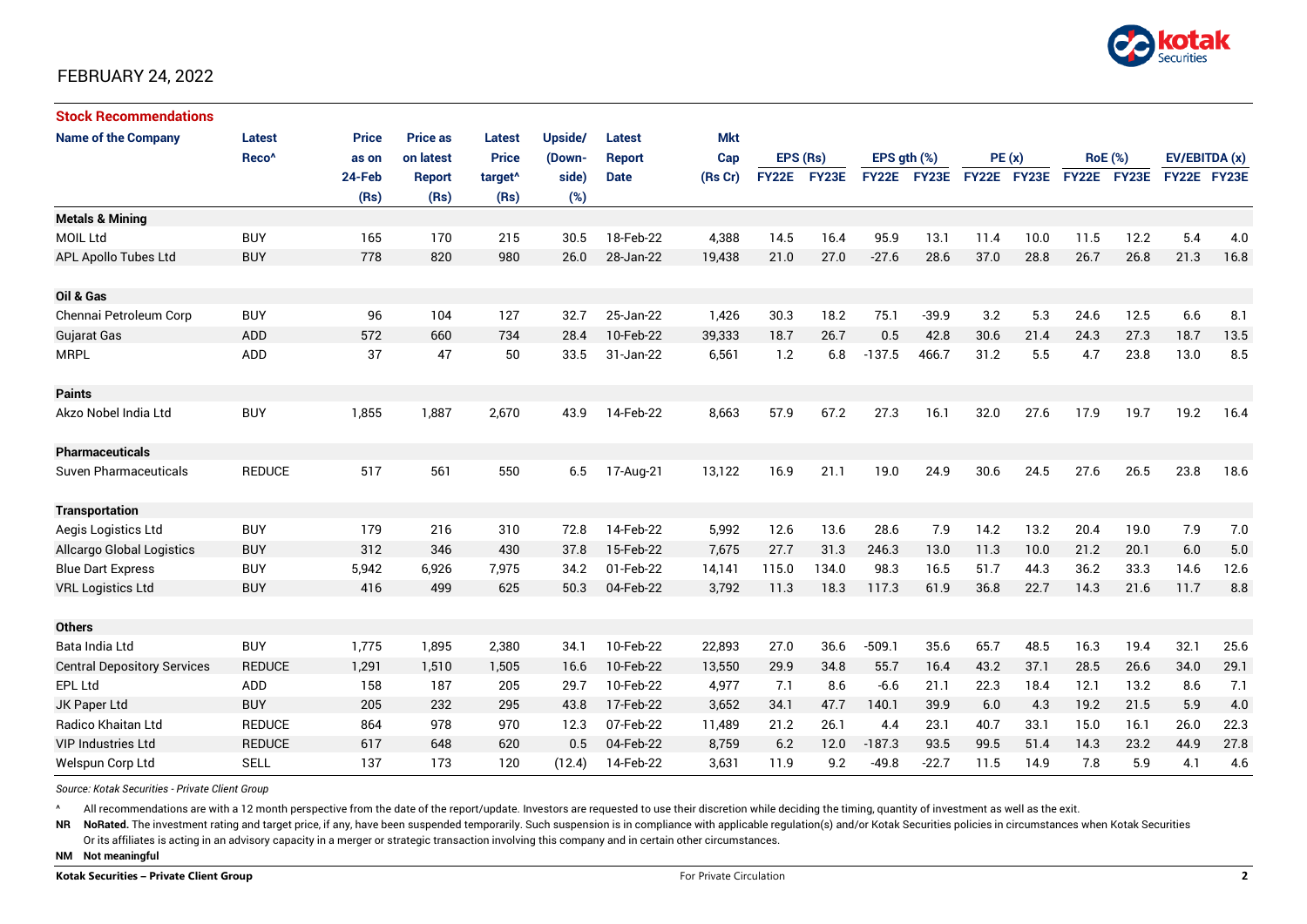

### FEBRUARY 24, 2022

## **RATING SCALE (PRIVATE CLIENT GROUP)**

#### **Definitions of ratings**

| <b>BUY</b>       |   | - We expect the stock to deliver more than 15% returns over the next 12 months                                                                                                                                                                                                                                                                                                                                                     |
|------------------|---|------------------------------------------------------------------------------------------------------------------------------------------------------------------------------------------------------------------------------------------------------------------------------------------------------------------------------------------------------------------------------------------------------------------------------------|
| <b>ADD</b>       |   | - We expect the stock to deliver 5% - 15% returns over the next 12 months                                                                                                                                                                                                                                                                                                                                                          |
| <b>REDUCE</b>    |   | - We expect the stock to deliver -5% - +5% returns over the next 12 months                                                                                                                                                                                                                                                                                                                                                         |
| <b>SELL</b>      |   | - We expect the stock to deliver < -5% returns over the next 12 months                                                                                                                                                                                                                                                                                                                                                             |
| <b>NR</b>        |   | - Not Rated. Kotak Securities is not assigning any rating or price target to the stock.                                                                                                                                                                                                                                                                                                                                            |
|                  |   | The report has been prepared for information purposes only.                                                                                                                                                                                                                                                                                                                                                                        |
| <b>SUBSCRIBE</b> |   | $-$ We advise investor to subscribe to the IPO.                                                                                                                                                                                                                                                                                                                                                                                    |
| <b>RS</b>        |   | - Rating Suspended. Kotak Securities has suspended the investment rating and price target for this stock, either because there is not a sufficient fundamental basis for determining, or there<br>are legal, regulatory or policy constraints around publishing, an investment rating or target. The previous investment rating and price target, if any, are no longer in effect for this stock and<br>should not be relied upon. |
| <b>NA</b>        |   | $-$ Not Available or Not Applicable. The information is not available for display or is not applicable                                                                                                                                                                                                                                                                                                                             |
| <b>NM</b>        |   | - Not Meaningful. The information is not meaningful and is therefore excluded.                                                                                                                                                                                                                                                                                                                                                     |
| <b>NOTE</b>      | - | Our target prices are with a 12-month perspective. Returns stated in the rating scale are our internal benchmark.                                                                                                                                                                                                                                                                                                                  |

### **FUNDAMENTAL RESEARCH TEAM (PRIVATE CLIENT GROUP)**

| <b>Shrikant Chouhan</b>                                                                                | Arun Agarwal                                                                                                    | <b>Amit Agarwal, CFA</b>            | <b>Hemali Dhame</b>          |
|--------------------------------------------------------------------------------------------------------|-----------------------------------------------------------------------------------------------------------------|-------------------------------------|------------------------------|
| <b>Head of Research</b>                                                                                | Auto & Auto Ancillary                                                                                           | <b>Transportation, Paints, FMCG</b> | <b>Banking &amp; Finance</b> |
| shrikant.chouhan@kotak.com                                                                             | arun.agarwal@kotak.com                                                                                          | agarwal.amit@kotak.com              | Hemali.Dhame@kotak.com       |
| +91 22 6218 5408                                                                                       | +91 22 6218 6443                                                                                                | +91 22 6218 6439                    | +91 22 6218 6433             |
| Jatin Damania                                                                                          | Purvi Shah                                                                                                      | <b>Rini Mehta</b>                   | K. Kathirvelu                |
| Metals & Mining, Midcap                                                                                | Pharmaceuticals                                                                                                 | <b>Research Associate</b>           | <b>Support Executive</b>     |
| jatin.damania@kotak.com                                                                                | purvi.shah@kotak.com                                                                                            | rini.mehta@kotak.com                | k.kathirvelu@kotak.com       |
| +91 22 6218 6440                                                                                       | +91 22 6218 6432                                                                                                | +91 80801 97299                     | +91 22 6218 6427             |
| <b>Sumit Pokharna</b><br>Oil and Gas, Information Tech<br>sumit.pokharna@kotak.com<br>+91 22 6218 6438 | Pankaj Kumar<br><b>Construction, Capital Goods &amp; Midcaps</b><br>pankajr.kumar@kotak.com<br>+91 22 6218 6434 |                                     |                              |

#### **TECHNICAL RESEARCH TEAM (PRIVATE CLIENT GROUP)**

| <b>Shrikant Chouhan</b>    | <b>Amol Athawale</b>    |  |
|----------------------------|-------------------------|--|
| shrikant.chouhan@kotak.com | amol.athawale@kotak.com |  |
| +91 22 6218 5408           | +91 20 6620 3350        |  |
|                            |                         |  |

**Sayed Haider** Research Associate [sayed.haider@kotak.com](mailto:sayed.haider@kotak.com) +91 22 62185498

#### **DERIVATIVES RESEARCH TEAM (PRIVATE CLIENT GROUP)**

+91 22 6218 5497 +91 33 6615 6273

**Sahaj Agrawal Prashanth Lalu Prasenjit Biswas, CMT, CFTe** [sahaj.agrawal@kotak.com](mailto:sahaj.agrawal@kotak.com) [prashanth.lalu@kotak.com](mailto:prashanth.lalu@kotak.com) [prasenjit.biswas@kotak.com](mailto:prasenjit.biswas@kotak.com)